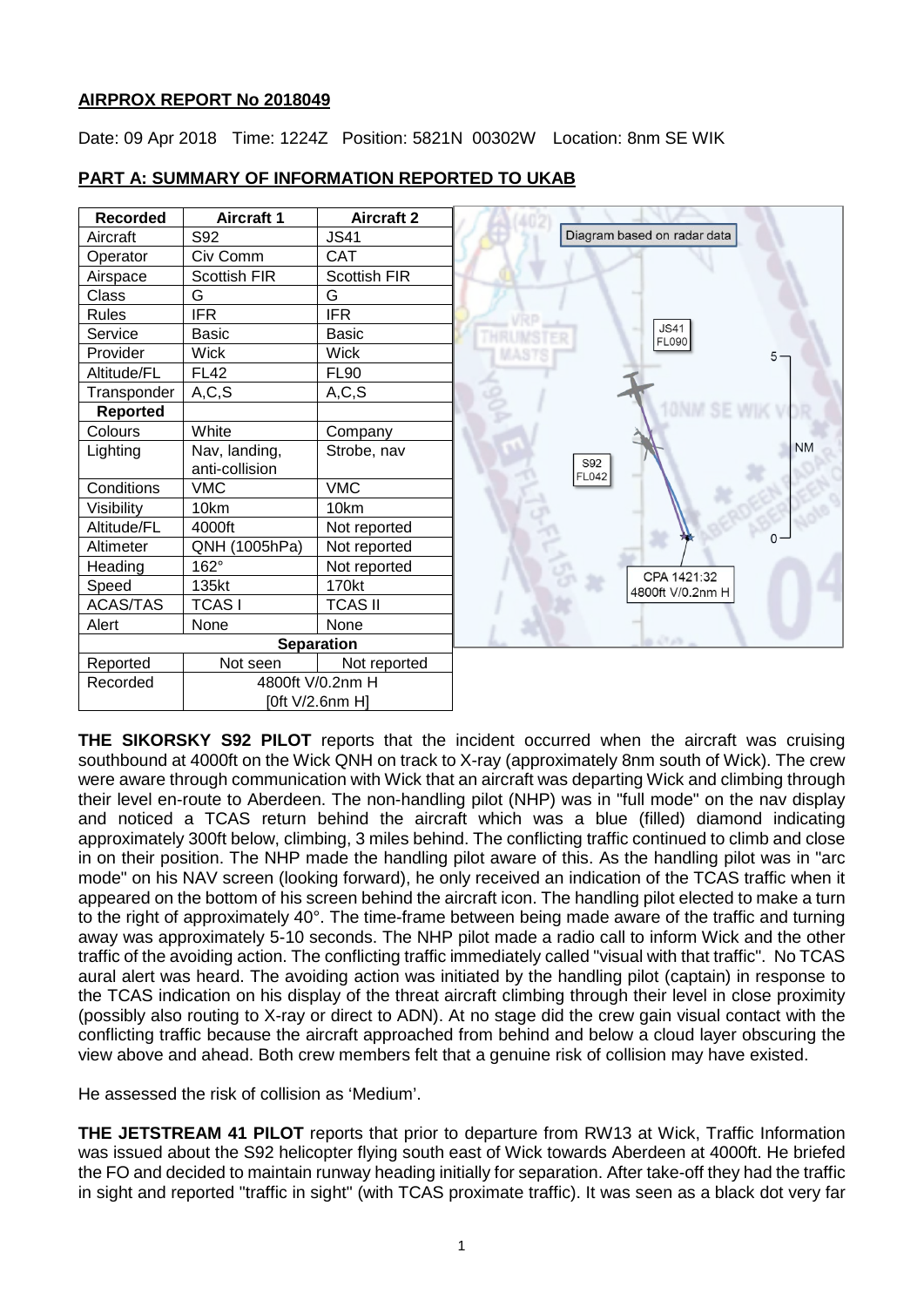in the distance. When they were passing the S92's level, he told the FO to steer right and intercept Y904 towards Aberdeen because there was plenty of separation and the traffic was clearly in sight on a beautiful clear day in Scotland. He did not think that this incident should be considered as an Airprox and was very surprised that an Airprox had been filed.

He assessed the risk of collision as 'None'.

**THE WICK CONTROLLER** reports that AFISO training was taking place at Wick with an On the Job Training Instructor (OJTI) in attendance. Both pilots had been advised of the AFISO training, had agreed to operate under a Basic Service, and were informed that full ATC would be available on request. The JS41 pilot had been given his clearance (FL90 via Y904 to Aberdeen) and was lined up on RW13 to report ready. At 1218, the S92 pilot reported in the Wick overhead and was passed Traffic Information on the JS41, "*a JS41 lined up runway 13 shortly to depart for Aberdeen climbing through your level".* The pilot acknowledged the Traffic Information. The JS41 pilot was provided with Traffic Information on the helicopter, *"S92 helicopter routing southbound to Aberdeen at altitude 4000ft, just through the Wick overhead now".* After the JS41 pilot had acknowledged it, he was given *"RW13, take off at your discretion".* The JS41 was airborne at 1220. The AFISO passed its departure time to Moray Support and the OJTI prompted the AFISO trainee to ask the S92 pilot to report 10nm south. The pilot replied that he was taking avoiding action on the aircraft behind them [the JS41]. The JS41 pilot immediately called on the frequency to confirm that he was visual with the helicopter. The OJTI took control of the position and initiated a level check from the JS41 pilot. He reported climbing through FL52 and the S92 pilot confirmed that he was still maintaining 4000ft on QNH 1008hPa. Because there was now more than 1000ft vertical separation between both aircraft, the JS41 pilot was transferred to the Moray Controller. The was subsequently co-ordinated with Lossiemouth and was transferred to them once the pilot had reported 10nm south.

### **Factual Background**

The weather at Wick was recorded as follows:

091120Z 16006KT 7000 FEW002 BKN003 06/06 Q1008 091150Z 14007KT 9999 SCT003 BKN07 07/07 Q1008 091220Z 17006KT 9999 FEW003 SCT010 07/06 Q1007

#### **Analysis and Investigation**

#### **CAA ATSI**

ATSI had access to reports from the pilot of the S92 and Wick ATC. The area radar and Wick R/T recordings for the period were reviewed. ATSI also received a copy of the Wick unit investigation report. The S92 was an IFR flight from an offshore platform in the North Sea to Aberdeen, in receipt of a Basic Service from Wick Information. The JS41 was an IFR flight which had just departed from Wick, inbound to Aberdeen, also in receipt of a Basic Service from Wick Information. Screenshots in the report are taken from the area radar. There was an error detected with the Wick R/T timecode. All times are UTC, but are estimated.

At 1210:38 the S92 pilot, 18nm northwest of Wick, contacted Wick Approach, reporting level at altitude 4000ft. An ATCO OJTI supervising a trainee AFISO at Wick replied: *"[S92 C/S] this is Wick Approach good afternoon. Would you be happy to accept a Basic Service from Wick Information for FISO training, a full ATC service will be available on request?"* The pilot confirmed that they were happy to accept this, and were given the latest ATIS Information code (D) and Wick QNH by the trainee AFISO.

At 1211:25 the JS41 pilot, who had previously been given start clearance, requested taxi instructions. Again, the ATCO OJTI supervising the trainee AFISO asked if the pilot of the JS41 would be happy to accept a Basic Service from them: *"[JS41 C/S] Tower, are you happy to take a Basic Service from Wick Information for FISO training, a full ATC service will be available on*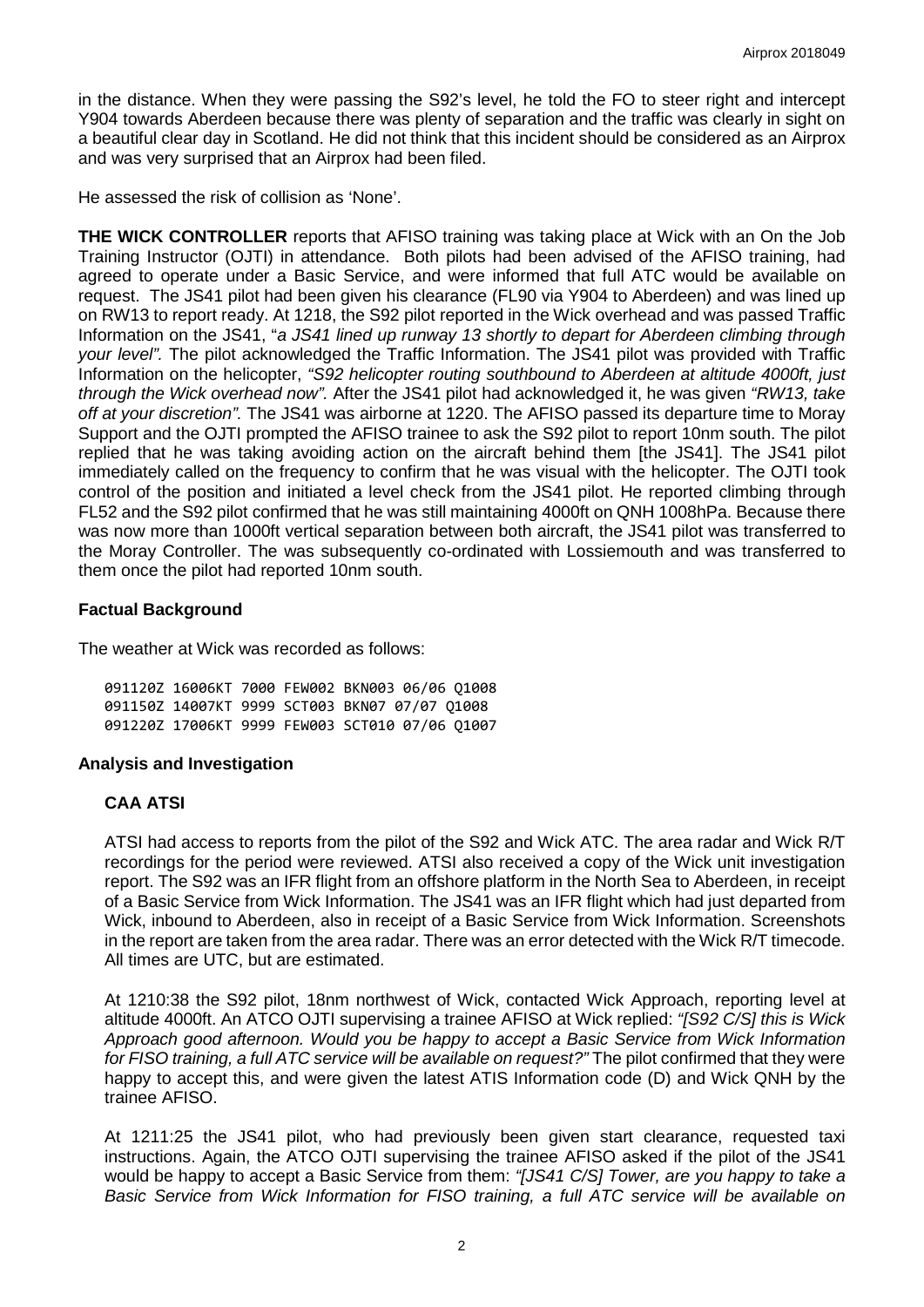*request?"* The JS41 pilot confirmed their acceptance, and was given taxi instructions by the trainee FISO.

At 1212:03 the AFISO instructed the S92 pilot to report overhead Wick.

At 1213:00 the AFISO advised the JS41 pilot of a significant change to the weather, confirming that ATIS Information D was now reporting the cloud as *"Few at 200ft and Scattered at 400ft"*. This was acknowledged by the pilot, who was then given a clearance to enter and backtrack RW13, and was requested to report lined-up.

At 1215:05 the JS41 pilot requested their clearance, but was advised that it had not yet been received and to expect a short delay. The clearance was subsequently passed at 1217:35.



At 1218:02 the S92 pilot reported overhead Wick (Figure 1).

Figure 1 – 1218:02 (S92 transponding code 0040).

At 1218:10 the AFISO passed Traffic Information to the S92 pilot on the JS41, advising that: "T*here is a Jetstream 41 shortly to depart Runway 13, routing to Aberdeen, climbing through your level,"* which was acknowledged by the pilot.

At 1218:30 the JS41 pilot reported ready for departure. The AFISO passed them Traffic Information on the S92: *"there is an S92, routing to Aberdeen, via the Wick overhead, on a Basic Service. He's at 4000ft, just passed through the overhead now".* 

The JS41 pilot acknowledged the Traffic Information and at 1218:50, the AFISO advised the JS41 pilot: *"Runway 13, take-off at your discretion (wind)"*.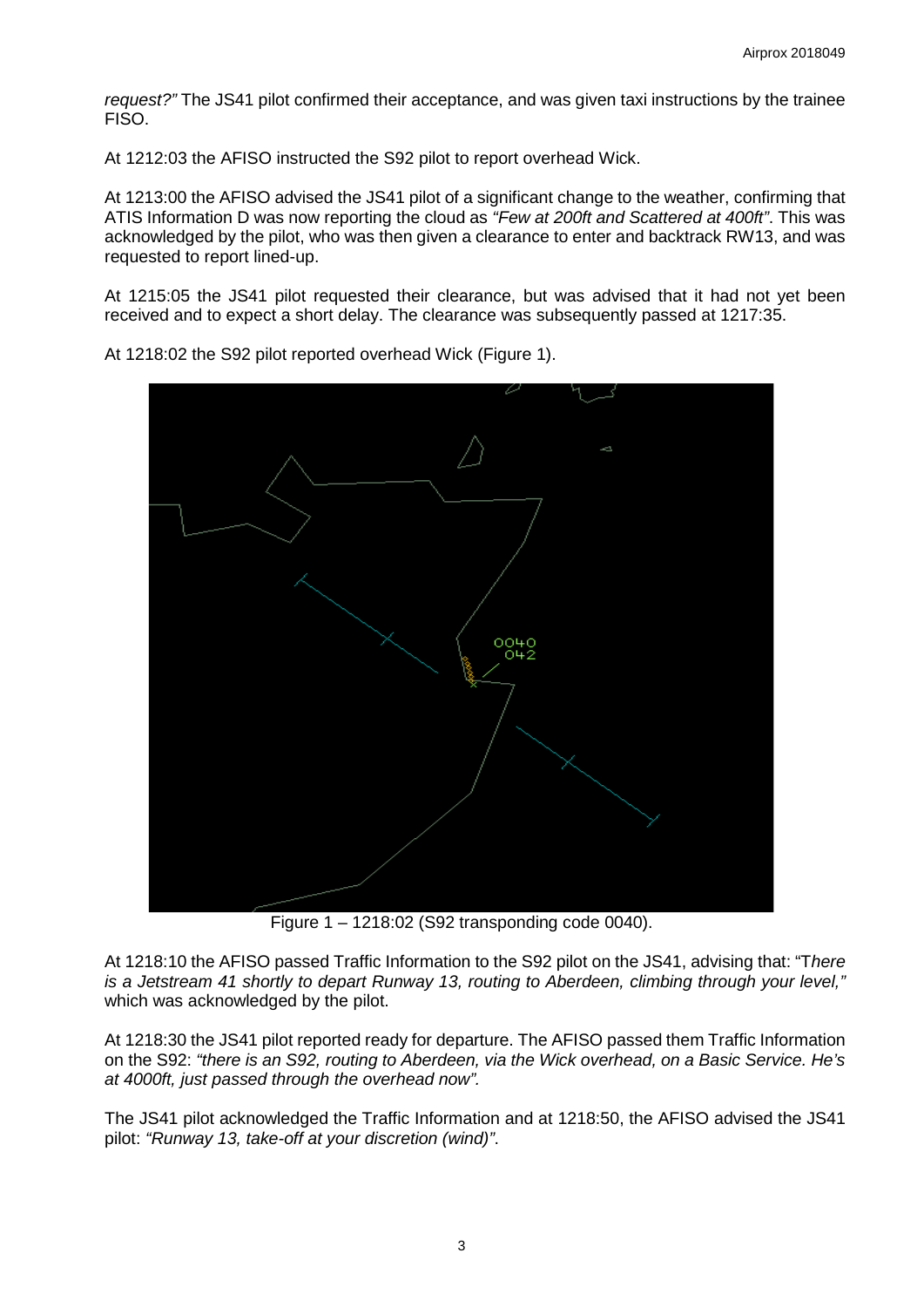At 1221:03, the JS41 became visible on the area radar replay (Figure 2).



(JS41 transponding code 5472).

At 1221:15, the AFISO instructed the S92 pilot to report 10nm south to which, at 1221:20**,** the S92 pilot replied: *"[S92C/S] is taking evasive action from the traffic coming er from behind us"* (Figure 3).

The JS41 pilot then confirmed, at 1221:28, that they had the traffic in sight which was acknowledged by the pilot of the S92 (Figure 4).



Figure 4 – 1221:38. Figure 5 - CPA at 1224:12.

At the time the S92 pilot reported taking avoiding action at 1221:20, the aircraft were separated by 2.5nm laterally and 400ft vertically. CPA was not until 1224:12, when the aircraft were separated by 0.2nm horizontally and 5200ft vertically, by which time the JS41 had been transferred to Scottish Control, and the S92 to Lossiemouth (Figure 5).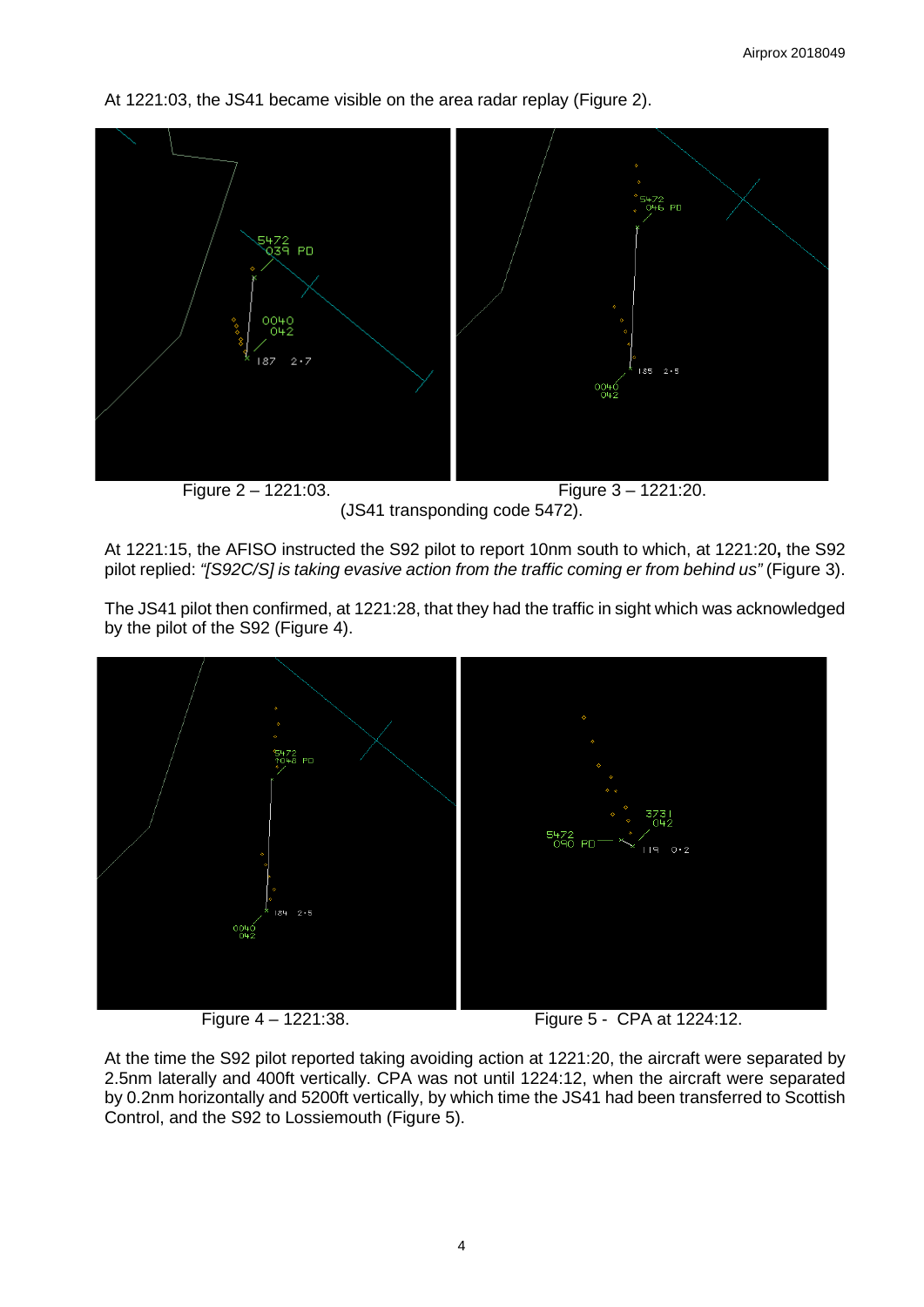The Wick AIP entry states, in Section 2.18 – Air Traffic Services Communications Facilities:

*Due to AFISO training and maintenance of currency, AFISO phraseology may be in use during ATC published hours, with ATC in attendance. ATC service will remain available at all times. Pilots will be advised of periods of AFISO training, normally via ATIS.*

Further, in Section 7 – UK Flight Information Services, that:

*(a) During notified ATC hours of service:*

*(i) A procedural ATS will be routinely applied to IFR flights. Pilots will be expected to accept levels, radials, tracks and/or time allocations that may require flight in IMC, to achieve planned deconfliction minima from other aircraft being provided by a procedural ATS.*

The published hours for 9<sup>th</sup> April 2018 were 0600-1930UTC.

The Wick ATIS was checked, but during the period 1150-1230, no information regarding AFISO training was included.

The Wick unit report confirmed that:

*'during the incident, both aircraft were being provided with an AFIS service under observation from the OJTI.'*

The Wick MATS Part 2 states:

*A Procedural Service will routinely be applied to inbound and outbound IFR traffic, however a pilot may request a Basic Service if they consider that more appropriate."* Also, *"For IFR flights, requests for a Basic Service should normally originate from the pilot and not be offered by the ATCO except in the case of establishing the service requirements of overlying IFR traffic.*

The same procedures do not apply to transit aircraft, irrespective of flight rules, and where, if the pilot does not request a specific service, Wick ATC will ask the question.

The Wick MATS Part 2 details the following procedure for the training and maintenance of competence of AFISOs*:*

*AFISOs will attend for Recency sessions by prior arrangement with the USO.[1](#page-4-0) The USO shall brief the AFISO and the AFISO will then occupy the operational position. However, an assessment of actual and planned traffic for the period of the AFISO Recency session check is to be made by the USO before the AFISO takes over.*

To ensure that pilots are advised of the situation. The USO will make the initial request using the following RTF phraseology:

"*This is Wick APP/TWR. Will you accept a Basic Service from Wick Information to facilitate AFISO training? A full ATC service will be available on request*."[2](#page-4-1)

Both the S92 and JS41 pilots were operating IFR. A Procedural Service was available to both pilots. In accordance with CAP774, UK Flight Information Services,

*A pilot shall determine the appropriate ATS for the various phases and conditions of flight and request that ATS from the controller/FISO. If a pilot fails to request an ATS, the controller/FISO should normally ask the pilot to specify the ATS required, apart from the following circumstances:*

l

<span id="page-4-0"></span><sup>1</sup> Unit Standards Officer

<span id="page-4-1"></span><sup>2</sup> Section 10 – General Administration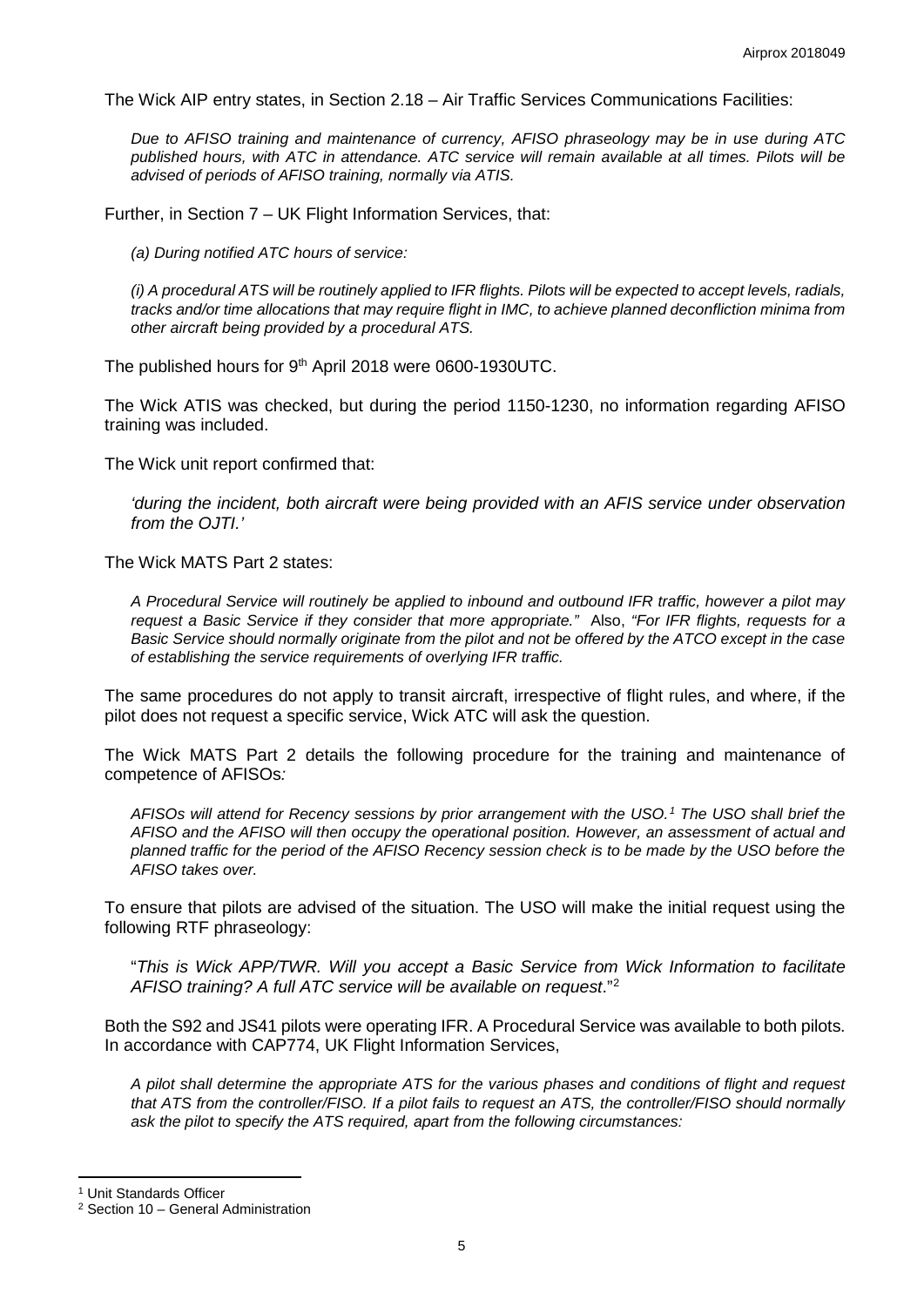*FISOs will only provide a Basic Service; Controllers at approved ATC Units that do not have surveillance equipment available will routinely apply a Procedural Service to aircraft carrying out IFR holding, approach and/or departure procedures.*

Had both pilots requested a Procedural Service, then the ATCO OJTI would have assumed control and have been required to:

*provide deconfliction instructions by allocating levels, radials, tracks, routes and time restrictions, or use pilot position reports, aimed at achieving a planned deconfliction minima from other aircraft to which the controller is providing a Procedural Service in Class G airspace.* 

The deconfliction minima are:

*1,000ft vertically; or 500ft vertically (subject to regulatory approval); or those lateral and longitudinal criteria listed in CAP 493 as lateral and longitudinal separation standards.*

AFISOs at Wick are trained for and routinely provide a Basic Service to IFR aircraft, but normally outside of the published hours for ATC. Those aircraft, (for example SAR and medical helicopters), are fully aware of the limitations of the Basic Service available to them.

Neither the S92 nor the JS41 pilots were passed reciprocal Traffic Information, prior to being asked about accepting a Basic Service. Therefore, neither pilot was given sufficient information for them to make an informed decision as to the level of ATS they would require. Neither the pilot of the JS41, nor the pilot of the S92 commented on the appropriateness of the service they accepted. However, it is not standard ATC procedure to inform pilots of the traffic situation prior to service negotiation. The person who was ultimately in possession of the full traffic situation was the ATCO OJTI. Wick ATC reported that it was the ATCO OJTI's perception that the improving conditions meant that both pilots would be able to separate themselves visually; however, there was no attempt by the ATCO OJTI to determine if either aircraft had the other in sight before allowing the JS41 to depart.

The Wick unit report stated that:

*The METAR's show how the weather, though previously poor, was clearing from the Southeast. At the time of the incident, cloud and visibility to the Southeast of Wick was good and there was no reason to expect that the departing (JS41) would not be able to maintain visual contact with the S92.*

The pilot of the JS41 reported that prior to departure, and having received the Traffic Information on the S92, they planned on maintaining runway heading initially for separation. Furthermore, the pilot reported having the S92 in sight after take-off, reported this to Wick ATC, and stated that the S92 *"was seen as a black dot very far in the distance. When we were passing his level I told the FO to steer right and intercept Y904 towards Aberdeen, since there was plenty of separation and the traffic was clearly in sight on a beautiful clear day in Scotland."*

The report from the pilot of the S92 indicates that neither a TCAS TA nor RA was received, but that based on the pilot's analysis of the information being presented to them by the system, they elected to initiate "evasive action".

Wick ATC commented that it was unusual for the JS41 crew not to request a Procedural Service. They also commented that in their opinion not all operators are fully aware of the limitations of a Basic Service and the lack of any deconfliction advice.

Both pilots were being provided with a Basic Service in Class G airspace and were passed appropriate Traffic Information. Based on the flight profiles of the aircraft and the prevailing, although improving weather conditions, a potential confliction existed, and might have been better handled through a more appropriate ATC service being offered/requested.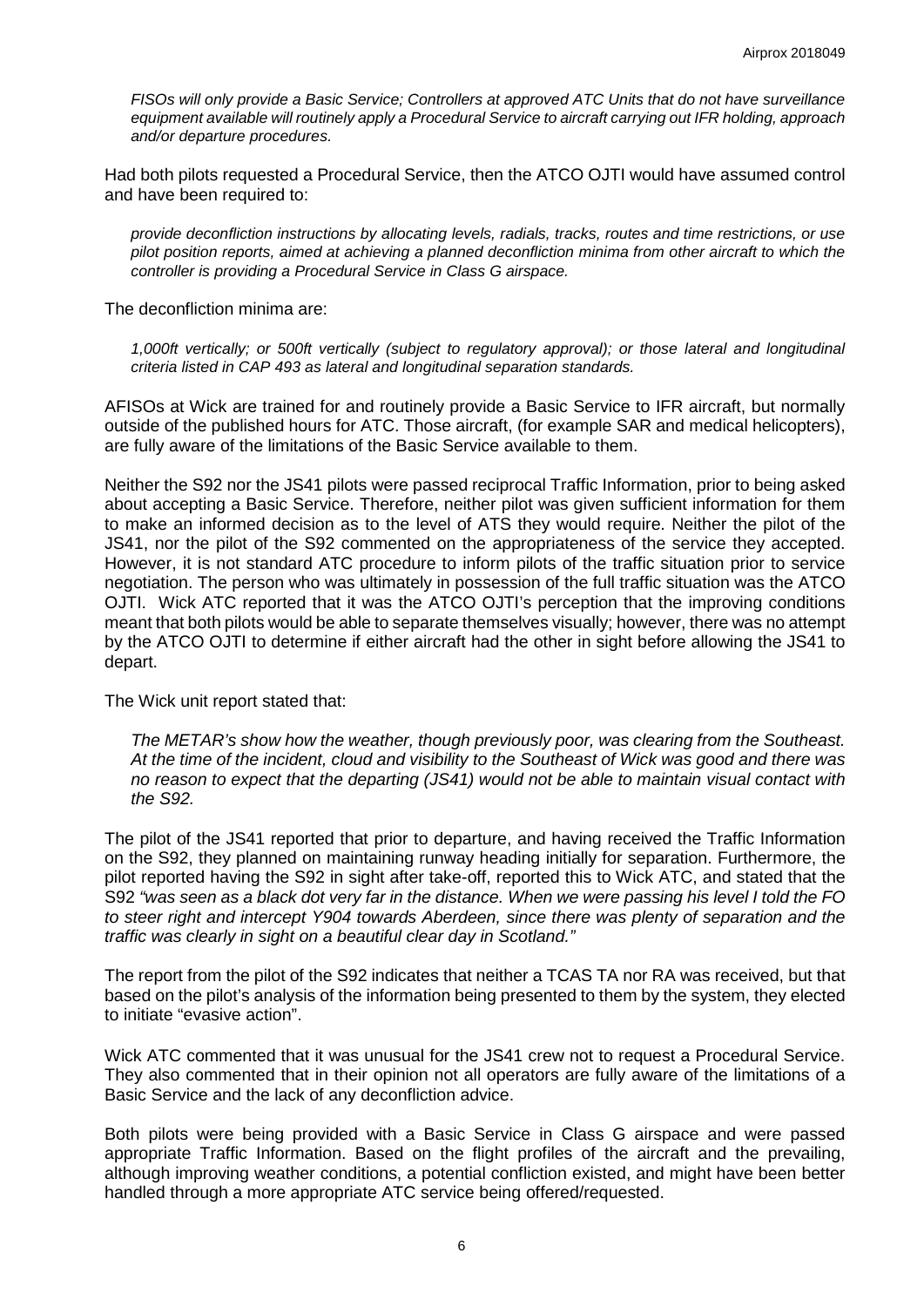### **UKAB Secretariat**

The S92 and JS41 pilots shared an equal responsibility for collision avoidance and not to operate in such proximity to other aircraft as to create a collision hazard<sup>3</sup>.

### **Summary**

An Airprox was reported when an S92 and a JS41 flew into proximity near Wick at 1224hrs on Monday 9<sup>th</sup> April 2018. Both pilots were operating under IFR in VMC, in receipt of a Basic Service from the Wick AFISO.

## **PART B: SUMMARY OF THE BOARD'S DISCUSSIONS**

Information available included reports from the pilots and the controller concerned, area radar and RTF recordings and reports from the appropriate ATC and operating authorities.

The Board first discussed the actions of the Wick controller. Members noted that AFISO training was taking place, and that this had been considered necessary to ensure AFISO recency. They also noted that, in accordance with Unit procedures, the monitoring controller asked both pilots if they would be happy to receive a Basic Service for AFISO training, but with a full ATC service available if requested. The Board noted that, at the time, neither pilot had been informed about the other aircraft, and some members wondered whether, if they had received this information, they would have been less inclined to accept a Basic Service. Nevertheless, they were given the option to opt for a different ATC service if they had considered it appropriate and no request was subsequently made by either pilot. Civil Airline pilot members commented that, given the nature of his flight, they thought it inappropriate for the JS41 pilot to agree to a lower level of service from that which was available; although the Board did not have access to the operator's Ops Manual, they felt that CAT pilots had a duty of care to those they carried as passengers to always operate with the highest level of available service. If Wick required AFISO training then it was not for CAT operators to degrade their safety in order to oblige, it was for Wick to arrange alternative means of training, be it through simulation or with non-CAT aircraft.

When the S92 pilot reported overhead Wick as requested, he was advised about the JS41, which would shortly be departing from RW13 routing to Aberdeen and climbing through his level. He acknowledged this call. The Wick AFISO then passed Traffic Information to the JS41 pilot about the S92 having just passed overhead at 4000ft, routing to Aberdeen, which was acknowledged. Just less than one minute after the S92 pilot had reported overhead, the JS41 pilot was advised to take off at his discretion (standard phraseology for an AFISO). Several Board members wondered whether it had been appropriate to allow the JS41 to depart before ensuring that its pilot could at least see the S92, especially because the previous weather observation had reported broken cloud at 700ft (although this had significantly improved before the JS41 departed and the JS41 pilot commented in his report that he was content with the weather conditions at the time).

Civil Airline pilot members noted that the JS41 pilot reported that he had briefed the First Officer that they would initially maintain runway heading for separation purposes but that the AFISO was not made aware of this decision. They also noted that the JS41 pilot had reported that, after departure, they had seen the S92 both on TCAS and as a 'black dot very far ahead' but they also did not report this to the AFISO. As a result, the S92 pilot was also unaware that the JS41 crew were visual with him and it was only after the S92 pilot had reported taking evasive action from the traffic behind that the JS41 pilot reported on frequency that they had the S92 in sight.

Ultimately, the Board agreed that the AFISO had carried out his duties in accordance with the procedures for that type of service. He had informed the JS41 pilot of the position and routing of the S92 prior to his departure and the pilot could, therefore, have delayed his departure if he had considered it necessary. However, a request to establish if the JS41 pilot had visual contact with the S92 would have assisted the situation. Some members considered that, rather than the AFISO relying

 $\overline{\phantom{a}}$ 

<span id="page-6-0"></span><sup>3</sup> SERA.3205 Proximity.